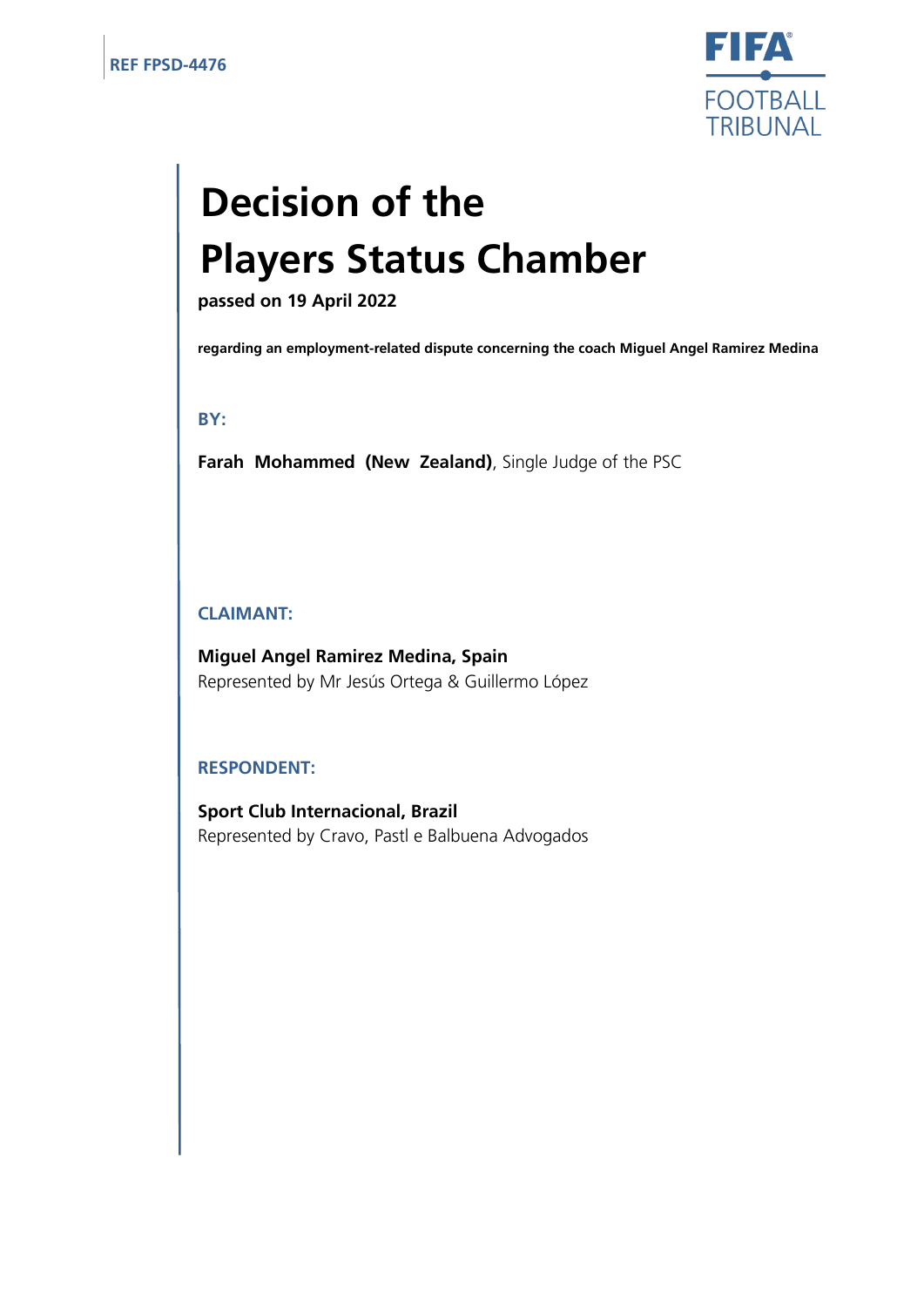

# **I Facts**

- 1. On 26 December 2020, the coach Miguel Angel Ramirez Medina and Sport Club Internacional concluded a *"Contract Promise for the Conclusion of an Employment contract as Professional Football Coach".*
- 2. Said agreement stipulated the following:
	- *1. El ENTRENADOR INTERNACIONAL (…) una vez cumplidas todas las exigencias y condiciones establecidas para este acuerdo, atendiendo a todos los presupuestos legales y normativos, se obligan a celebrar antes del próximo dia 15/02/2021 , dentro de los términos de la legislación laboral vigente y las demas normas legales pertinentes a la especie, el correspondiente Contrato de Trabajo de Tecnico Profesional de Futbol par el plaza de 15/02/2021 hasta 31/12/2022. Para ello, el ENTRENADOR se compromete a facilitar cualquier instrumento y documento que sea necesario para tal fin.*

*(…)* 

*2. Las partes acuerdan, desde este momento, que el ENTRENADOR recibira, en concepto de salario, por el perfodo completo de la relacion contractual antes mencionada, o sea, de 15/02/2021 a 31/12/2022, la cantidad bruta mensual de R\$ 528.000,00 (quinientos veintiocho mil reales), al cual debera ser pagado en su totalidad, de acuerdo con la ley, a mas tardar el quinto dfa habil del mes siguiente a la expiracion de cada mes cumplido contractualmente.*

## Free translation into English:

- *3. The INTERNATIONAL COACH (...) once all the requirements and conditions established for this agreement have been fulfilled, in accordance with all the legal and regulatory requirements, undertake to enter into the corresponding Employment Contract for Professional Football Coach for the period from 15/02/2021 to 31/12/2022 before 15/02/2021, within the terms of the labour legislation in force and the other legal regulations relevant to the species. To this end, the TRAINER undertakes to provide any instrument and document that may be necessary for this purpose.*
- *(...)*
- *4. The parties agree, as of this moment, that the COACH will receive, as salary, for the full term of the contractual relationship mentioned above, that is, from 15/02/2021 to 31/12/2022, the gross monthly amount of R\$ 528.000,00 (five hundred and twenty-eight thousand reais), which shall be paid in full, in accordance with the law, no later than the fifth working day of the month following the expiration of each month contractually fulfilled.*
- 5. On 5 July 2021, the parties concluded a "Transactional Agreement" indicating the following:

*"en fecha 11 de junio de 2021 , el SC Inter comunica al Sr. Miguel Angel Ramirez y su Cuerpo Tecnico, su decision unilateral y sin justa causa de rescindir el Contrato Laboral, dando asi, por finalizada , cualquier tipo de relación que les pudiera unir a la fecha .(…) con el objeto de evitar una indeseada y tediosa litigación ante cualquier órgano judicial y/o 3nnual3vo, las partes – de 3nnua fe – han alcanzado un acuerdo para transigir todas las cuestiones derivadas de la extinction anticipada del vinculo laboral, 3nnual por el cual suscriben el presente ACUERDO TRANSACCIONAL*

*(…)* 

*Primero. – ACUERDO INDEMNIZATORIO*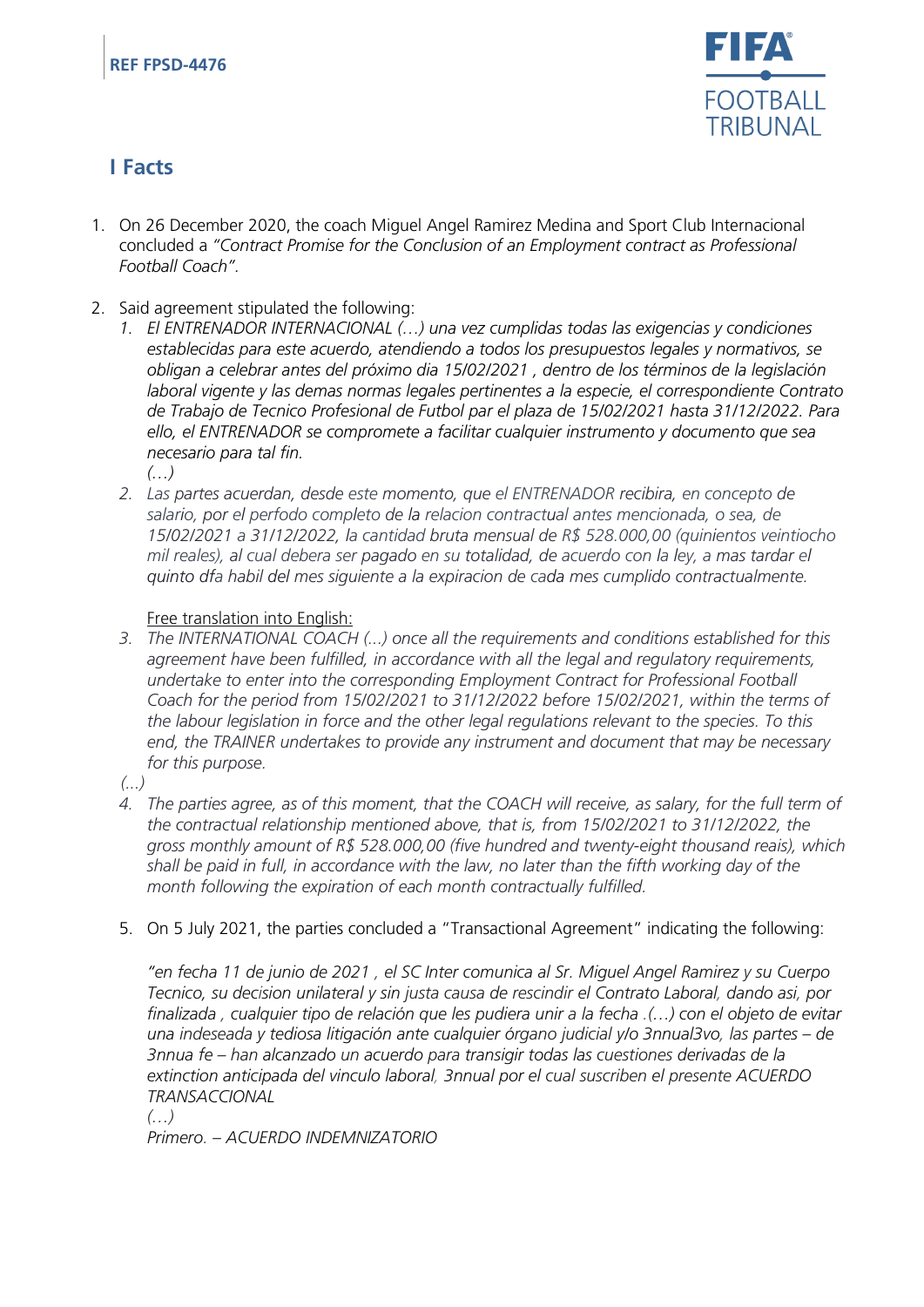

*El SC Inter y el Sr. Miguel Angel Ramirez han acordado que, como consecuencia de la rescisi6n unilateral y sin justa causa del Contrato Laboral llevada a cabo por SC Inter, este club abonara al Sr. Miguel Angel Ramirez las siguientes cantidades en concepto de indemnización: SC Inter indemnizara al Entrenador con la cantidad neta de tres millones novecientos* 

*veinticuatro mil doscientos doce reales con cincuenta centavos (R\$ 3.924.212,50) cuantia que 4nnual ser abonada en los siguientes plazas:* 

*Primer pago: 1.765.895,62 R\$ netos antes del 21 de julio de 2021 .* 

*Segundo pago: 1.177 .263,75 R\$ netos antes del 02 de septiembre de 2021 . Tercer pago: 981 .128, 12 R\$ netos antes del 02 de noviembre de 2021."* 

## Free translation into English:

*"On June 11, 2021, SC Inter communicates to Mr. Miguel Angel Ramirez and his Technical Staff, its unilateral decision and without just cause to terminate the Employment Contract, thus terminating any type of relationship that could unite them to date. (...) in order to avoid unwanted and tedious litigation before any judicial and/or sporting body, the parties – in good*  faith – have reached an agreement to settle all issues arising from the early termination of the *employment relationship, for which reason they enter into this TRANSACTIONAL AGREEMENT. (...)*

*First. – COMPENSATION AGREEMENT* 

*SC Inter and Mr. Miguel Angel Ramirez have agreed that, as a consequence of the unilateral termination without just cause of the Employment Contract carried out by SC Inter, this club will pay Mr. Miguel Angel Ramirez the following amounts as compensation:*

*SC Inter will compensate the Coach with the net amount of three million nine hundred and twenty-four thousand two hundred and twelve reais and fifty cents (R\$ 3.924.212,50) amount to be paid in the following instalments:*

*First payment: R\$ 1,765,895.62 net before 21 July 2021.*

*Second payment: R\$ 1,177,263.75 net before 02 September 2021. Third payment: R\$ 981.128, 12 net before 02 November 2021."*

6. The transactional agreement further stipulated the following in its third clause:

*"Adicionalmente a lo mencionado con anterioridad, una vez el presente ACUERDO TRANSACCIONAL haya entrado en vigor, las partes expresa e irrevocablemente han acordado que, en caso de que SC Inter no pague alguno de los siguientes pagos previstos (Segundo y Tercer pago), o se retrasase más de cinco (15) días desde la fecha de pago, se producirá automáticamente un vencimiento anticipado de la totalidad de las cuantías recogidas en el Pacto Primero y que quedasen por percibir, de manera que SC Inter deberá abonar todas las cantidades que, recogidas en el Pacto Primero, quedasen por percibir en términos de globalidad, y ello dentro de los diez (10) días siguientes.*

*Adicionalmente, partes pactan irrevocablemente que se aplicará un 5% de interés 4nnual a cada cuantía impagada, a aplicarse desde el momento en que se incumpla cualquier plazo de pago, y aplicando dicho interés, a su vez, a la cuantía final que correspondiera en función del vencimiento anticipado derivado del impago de algún plazo.*

*SC Inter reconoce expresamente se conocedor del contenido y alcance del presente Pacto, entendiendo con rotundidad las consecuencias que del mismo se derivan."*

#### Free translation into English:

*"In addition to the aforementioned, once this TRANSACTIONAL AGREEMENT has entered into force, the parties have expressly and irrevocably agreed that, in the event that SC Inter fails to*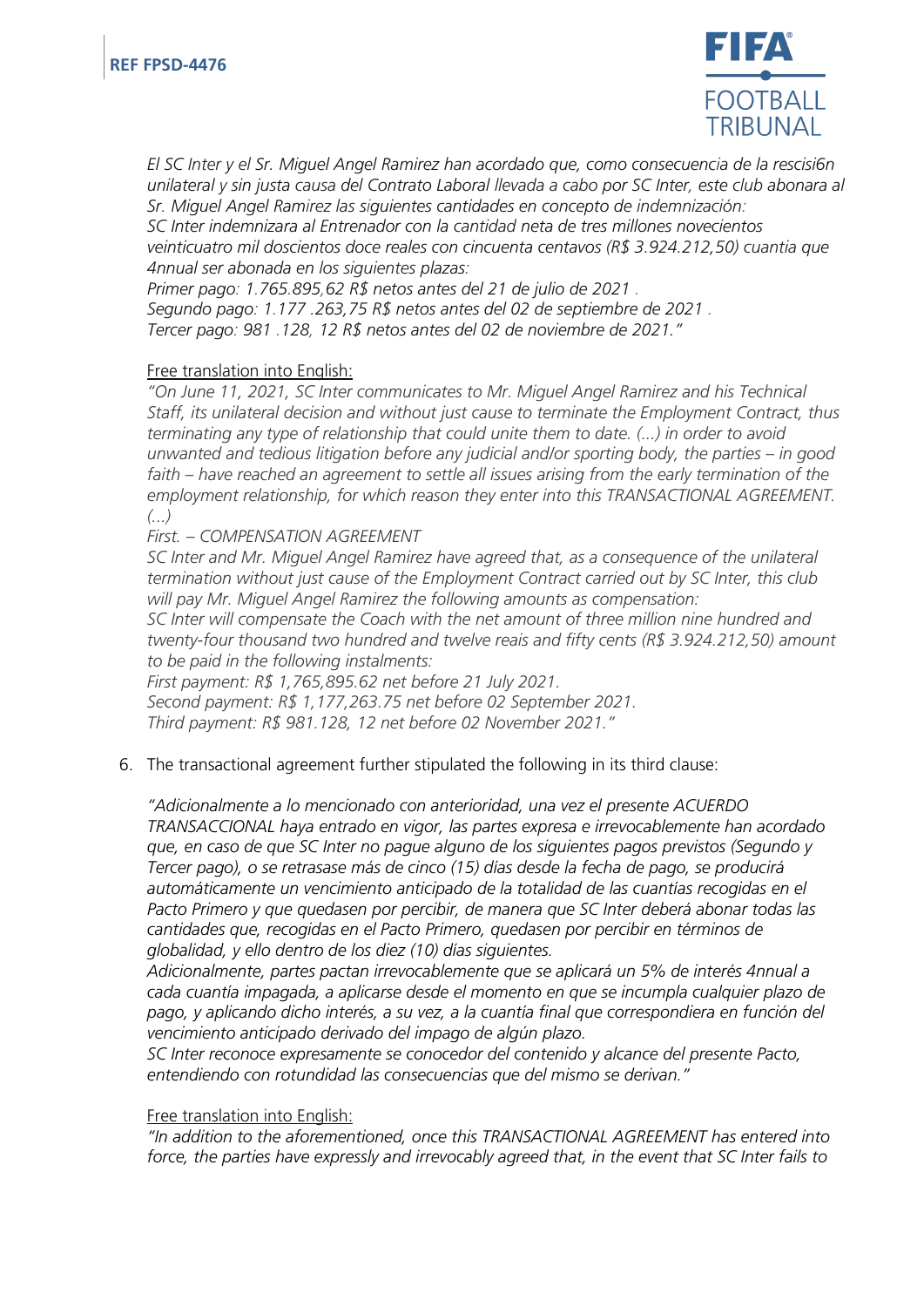

*pay any of the following scheduled payments (Second and Third Payment), or is more than five (15) days late as of the payment date, SC Inter shall automatically become due in advance of the totality of the amounts set out in the First Agreement and which remain to be received, so that SC Inter shall pay all the amounts set out in the First Agreement which remain to be received in global terms, and this within the following ten (10) days.*

*In addition, the parties irrevocably agree that 5% annual interest shall be applied to each unpaid amount, to be applied from the moment any payment instalment is missed, and applying said interest, in turn, to the final amount that would correspond according to the early maturity derived from the non-payment of any instalment.*

*SC Inter expressly acknowledges that it is aware of the content and scope of this Agreement, and fully understands the consequences arising from it".*

3. On 8 November 2021, the legal representative of the coach sent a default notice and requested the payment of an outstanding amount of BRL 2,055,959.87, detailed as follows:

| Miguel Ángel |      | Amounts      | Interest 3rd | Interest 3 <sup>rd</sup> | Total        |
|--------------|------|--------------|--------------|--------------------------|--------------|
|              |      |              | instalment   | instalment               |              |
| Total        | 100% | 3.924.212,50 |              |                          |              |
| Paid         | 48%  | 1.883.622,00 |              |                          |              |
| Due          | 52%  | 2.040.590,51 | 9.724,52     | 5.644,85                 | 2.055.959,87 |

- 4. The coach informed FIFA that he concluded an employment contract with the American club, Charlotte FC, valid as from the date of signature until 31 December 2024.
- 5. According to art. IV 1 of the contract, the coach was entitled to the following:
	- USD 25,000 per month between 1 August 2021 until 30 November 2021;
	- USD 50,000 per month between 1 December 2021 until 31 December 2022;
	- USD 52,083.33 per month between 1 January 2023 until 31 December 2023;
	- USD 54,166.67 per month between 1 January 2024 until 31 December 2024;
- 6. On 3 December 2021, Miguel Angel Ramirez Medina lodged a claim before FIFA for outstanding remuneration and requested the following:

- BRL 2.040.590,51 corresponding to the amounts stipulated in the Transactional Agreement signed on 5 July 2021, plus 5% interest p.a. as from the due dates and "applying for this alculation the accelerated maturity of the amounts due"

- Imposition of costs on the Respondent in the maximum amount of CHF 25,000.

- To impose on Sport Club Internacional the corresponding disciplinary sanctions.

- 7. The Claimant explained that it indeed received the first instalment, but that the club defaulted on the second one.
- 8. In its reply to the claim, the Respondent proposed the following settlement: *"The payment of the amount of BRL 2,040,590.51(two million, forty thousand and five hundred ninety Brazilian Reais, and fifty-one cents) in 36 (thirty-six) equal and successive instalments of BRL 56,683.07 (fifty-six thousand, six hundred and eighty-three Brazilian Reais and seven cents), with the first instalment to be paid on 25 January 2022."*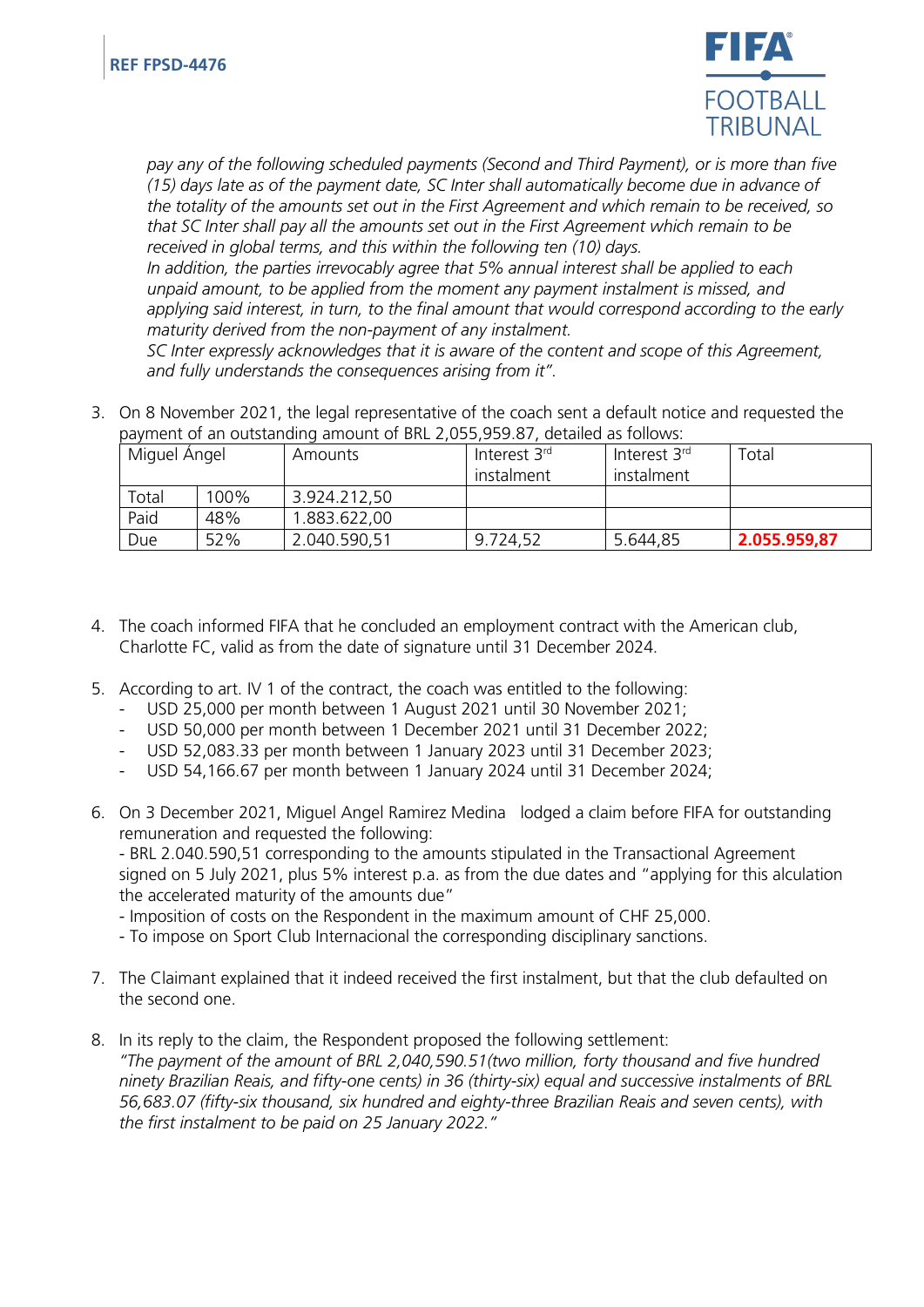

- 9. As to the substance, the Respondent explained that it "always acted in good faith" but the "negative financial consequences of the COVID-19 only allowed [it] to perform, timely, the first instalment."
- 10. The Respondent specified that, "on 19 March 2020, the Brazilian Government recognized, by means the Legislative Decree n. 6 of 2020, the National State of Public Calamity, as from this date until 31 December 2020. The Respondent considered that it was under force majeure and therefore wished to "to gently ask to FIFA to not condemn the Respondent to pay the amount asked by the Claimant until the State of Public Calamity persists in the State of Rio Grande do Sul" or "alternatively, the Brazilian club shall not be condemned the to pay any interests on the amounts claimed.
- 11. The Respondent further considered that the coach has a duty to mitigate his damages and therefore his new contract should be taken into account.
- 12. In his replica, the Claimant insisted in his initial request.
- 13. The Claimant further rejected the existence of any force majeure and noted that the transactional agreement was signed, in any case, after the outbreak of the pandemic.
- 14. The Claimant rejected any proposal to reschedule the payments that were agreed upon in the transactional agreement.
- 15. In its duplica, the Respondent considered that "*the Brazilian law shall be considered by FIFA as a proof of the existence of State of Public Calamity and, as consequence, of the existence of force majeure situation."*
- 16. The Respondent further considered that the Respondent had a duty to mitigate his damages.
- 17. The Respondent further considered that a new payment plan was agreed as per the following WhatsApp conversation:

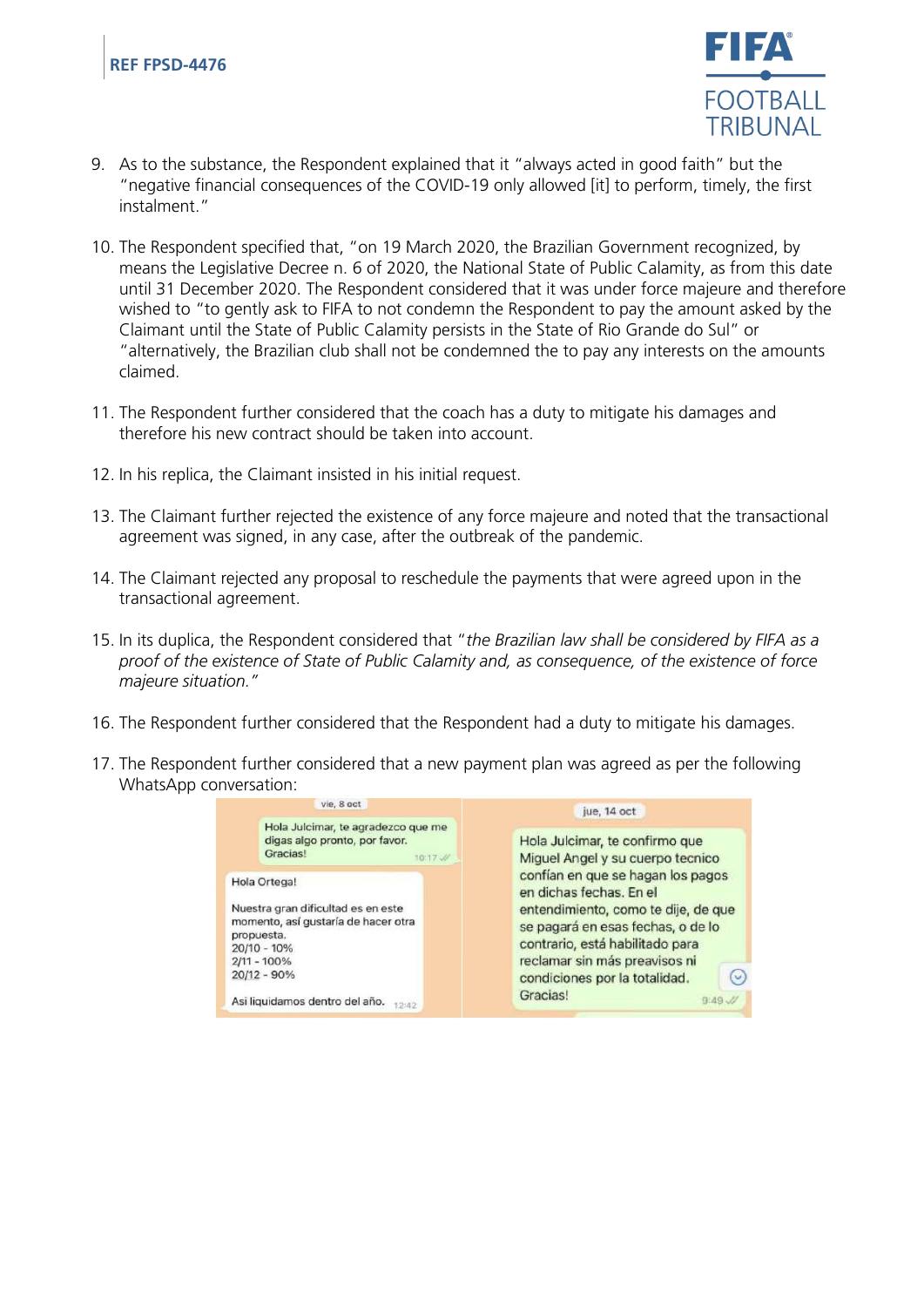

## **II Considerations of the Players Status Chamber**

## **a. Competence and applicable legal framework**

- 1. First of all, the Players Status Chamber (hereinafter also referred to as *Single Judge*) analysed whether she was competent to deal with the case at hand. In this respect, she took note that the present matter was presented to FIFA on 03 December 2021 and submitted for decision on 19 April 2022. Taking into account the wording of art. 34 of the October 2021 edition of the Procedural Rules Governing the Football Tribunal (hereinafter: *the Procedural Rules*), the aforementioned edition of the Procedural Rules is applicable to the matter at hand.
- 2. Subsequently, the Single Judge referred to art. 2 par. 1 and art. 24 par. 2 of the Procedural Rules and observed that in accordance with art. 23 par. 2 in combination with art. 22 par. 1 lit. c) of the Regulations on the Status and Transfer of Players (August 2021 edition), she is competent to deal with the matter at stake, which concerns an employment-related dispute between a club / an association and a coach of an international dimension
- 3. Subsequently, the Single Judge analysed which regulations should be applicable as to the substance of the matter. In this respect, she confirmed that, in accordance with art. 26 par. 1 and 2 of the Regulations on the Status and Transfer of Players (August 2021 edition), and considering that the present claim was lodged on 03 December 2021, the February 2021 / August 2021 edition of said regulations (hereinafter: *the Regulations*) is applicable to the matter at hand as to the substance.

## **b. Burden of proof**

4. The Single Judge recalled the basic principle of burden of proof, as stipulated in art. 13 par. 5 of the Procedural Rules, according to which a party claiming a right on the basis of an alleged fact shall carry the respective burden of proof. Likewise, the Single Judge stressed the wording of art. 13 par. 4 of the Procedural Rules, pursuant to which she may consider evidence not filed by the parties, including without limitation the evidence generated by or within the Transfer Matching System (TMS).

## **c. Merits of the dispute**

- 5. Her competence and the applicable regulations having been established, the Single Judge entered into the merits of the dispute. In this respect, the Single Judge started by acknowledging all the above-mentioned facts as well as the arguments and the documentation on file. However, the Single Judge emphasised that in the following considerations she will refer only to the facts, arguments and documentary evidence, which she considered pertinent for the assessment of the matter at hand.
- **i. Main legal discussion and considerations**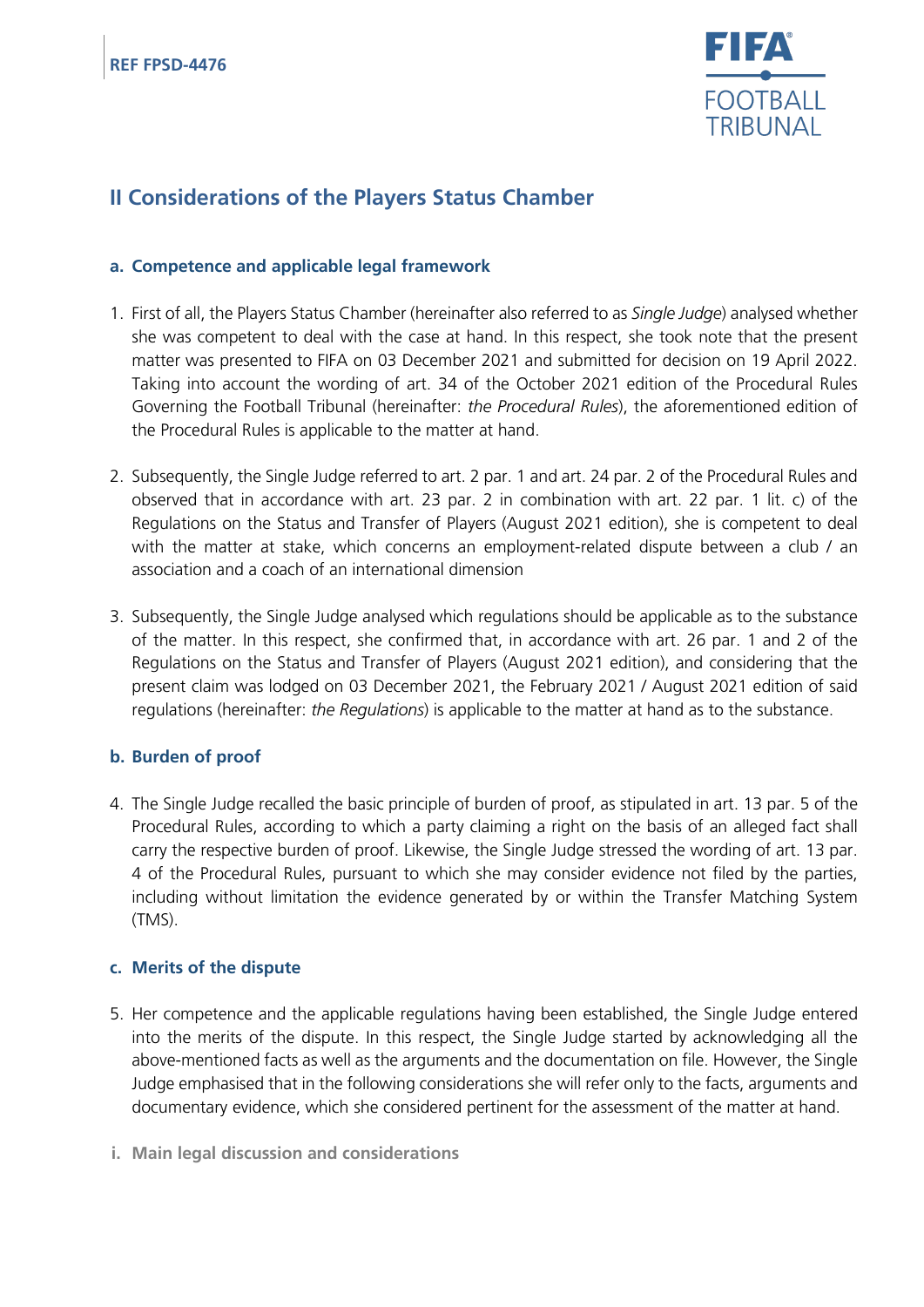

- 6. The Single Judge first observed that, on 26 December 2020, the parties concluded an employment contract with the conditions listed in point I. 1. above.
- 7. Thereafter, the Single Judge took note that, on 5 July 2021, the parties concluded a "Transactional Agreement" according to which, inter alia, the Respondent committed to pay to the Claimant the amount of BRL 3,924,212.50 in three instalments, under the conditions listed in point I. 3 and 4 above.
- 8. Subsequently, the Single Judge observed that the Claimant lodged a claim before FIFA, by means of which he requested the payment of an outstanding amount of BRL 2.040.590,51 corresponding to the amounts stipulated in the Transactional Agreement signed on 5 July 2021, plus 5% interest p.a. as from the due dates and "applying for this calculation the accelerated maturity of the amounts due".
- 9. On the other hand, the Single Judge acknowledged the position of the Respondent, according to which it fundamentally acknowledged a debt of BRL 2,040,590.51, although requested to pay said amount in 36 instalments, with the first one to be paid on 25 January 2022.
- 10. In this respect, the Single Judge also noted that the Respondent explained that "it "always acted in good faith" but the "negative financial consequences of the COVID-19 only allowed [it] to perform, timely, the first instalment."
- 11. In relation to this last argument, the Single Judge noted, however, that the transactional agreement was concluded on 5 July 2021, i.e. significantly after the outbreak of the pandemic in March 2020. As a result, the Single Judge considered that, at that stage, the Respondent was already aware of the (financial) consequences of the pandemic, and therefore, signed the transactional agreement at its own risk and peril. Consequently, the Single Judge rejected the argument of the Respondent in this regard
- 12. In addition, the Single Judge observed that the Respondent argued that a new payment schedule was agreed between the parties via "WhatsApp" messenger.
- 13. In this regard, and after duly examining the documentation on file, the Single Judge considered that, under any circumstance, said evidence cannot be taken into account as a form of amendment of the contractual relationship, and therefore must be rejected.
- 14. The Single Judge also took note the Respondent's argument, according to which the coach had to mitigate his damages.
- 15. However, in accordance with the jurisprudence of the Football Tribunal in this regard, the Single Judge noted that no such mitigation is applicable to settlement agreements, as they constitute contracts that are mutually agreed between the parties. The Single Judge therefore considered that there are no specific grounds to allow the parties to deviate from the contractual provisions.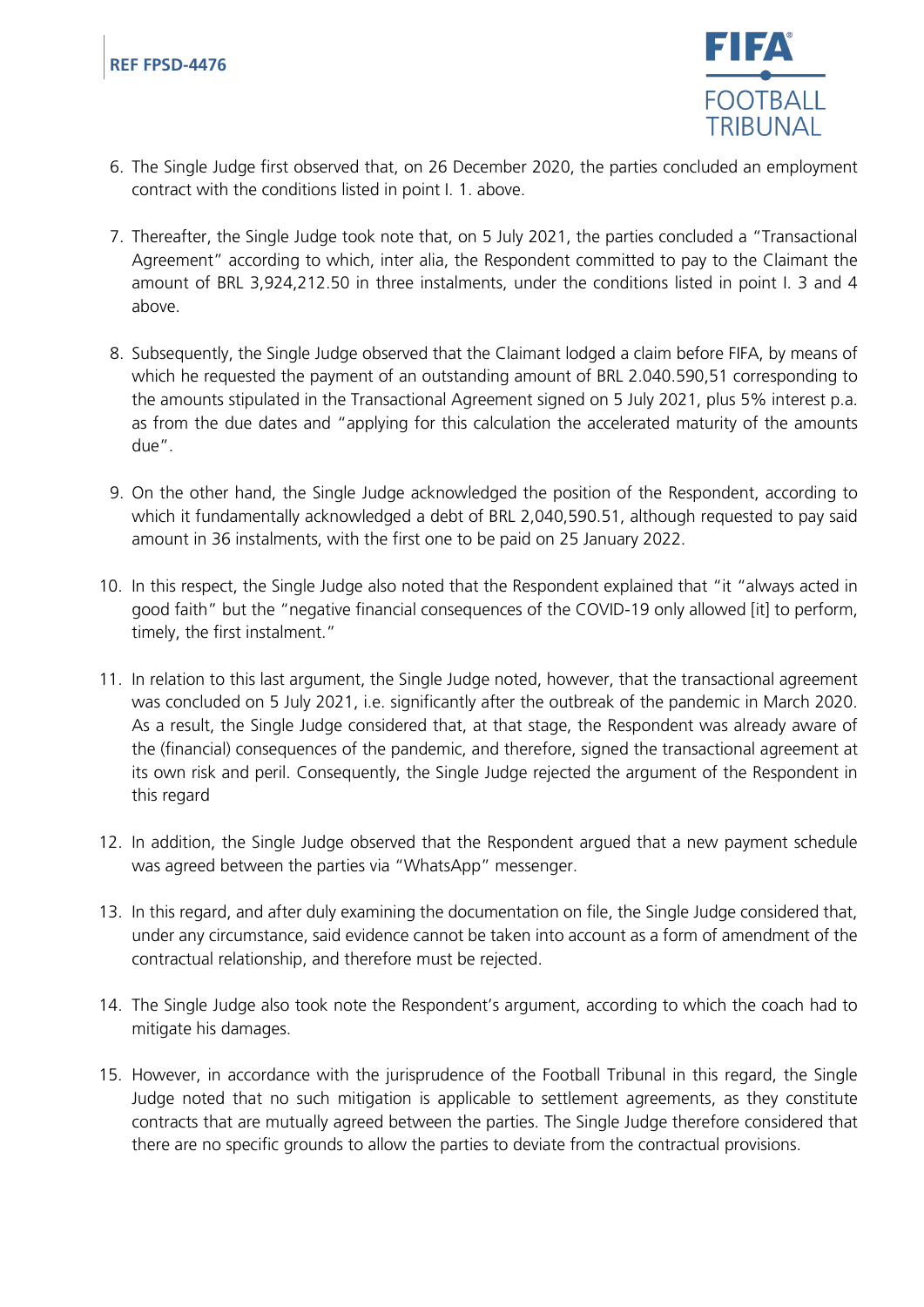

- 16. Furthermore, the Single Judge also noted that the transactional agreement included an acceleration clause. Therefore, given that the Respondent fundamentally acknowledged its debt, the Single Judge established that the Claimant is entitled to the total amount of BRL 2,040,590.51 as outstanding remuneration.
- 17. Therefore, in strict application of the principle of *pacta sunt servanda,* the Single Judge established that the Respondent shall pay to the Claimant the total amount of BRL 2,040,590.51.
- 18. Moreover, taking into account the request of the Claimant as well as the contents of clause 3 of the transactional agreement, the Single Judge of the PSC decided to award 5% interest p.a. over said amount as from 18 September 2021.
- **ii. Compliance with monetary decisions**
- 19. Finally, taking into account the applicable Regulations, the Single Judge referred to art. 8 par. 1 and 2 of Annexe 2 of the Regulations, which stipulate that, with its decision, the pertinent FIFA deciding body shall also rule on the consequences deriving from the failure of the concerned party to pay the relevant amounts of outstanding remuneration and/or compensation in due time.
- 20. In this regard, the Single Judge highlighted that, against coaches, the consequence of the failure to pay the relevant amounts in due time shall consist of a restriction on any football-related activity up until the due amounts are paid. The overall maximum duration of the registration ban shall be of up to six months.
- 21. Therefore, bearing in mind the above, the Single Judge decided that the coach must pay the full amount due (including all applicable interest) to the club within 45 days of notification of the decision, failing which, at the request of the creditor, a restriction on any football-related activity for the maximum duration of six months shall become immediately effective on the coach in accordance with art. 8 par. 2, 4, and 7 of Annexe 2 of the Regulations.
- 22. The coach shall make full payment (including all applicable interest) to the bank account provided by the club in the Bank Account Registration Form, which is attached to the present decision.
- 23. The Single Judge recalled that the above-mentioned ban will be lifted immediately and prior to its complete serving upon payment of the due amounts, in accordance with art. 8 par. 8 of Annexe 2 of the Regulations.
- **d. Costs**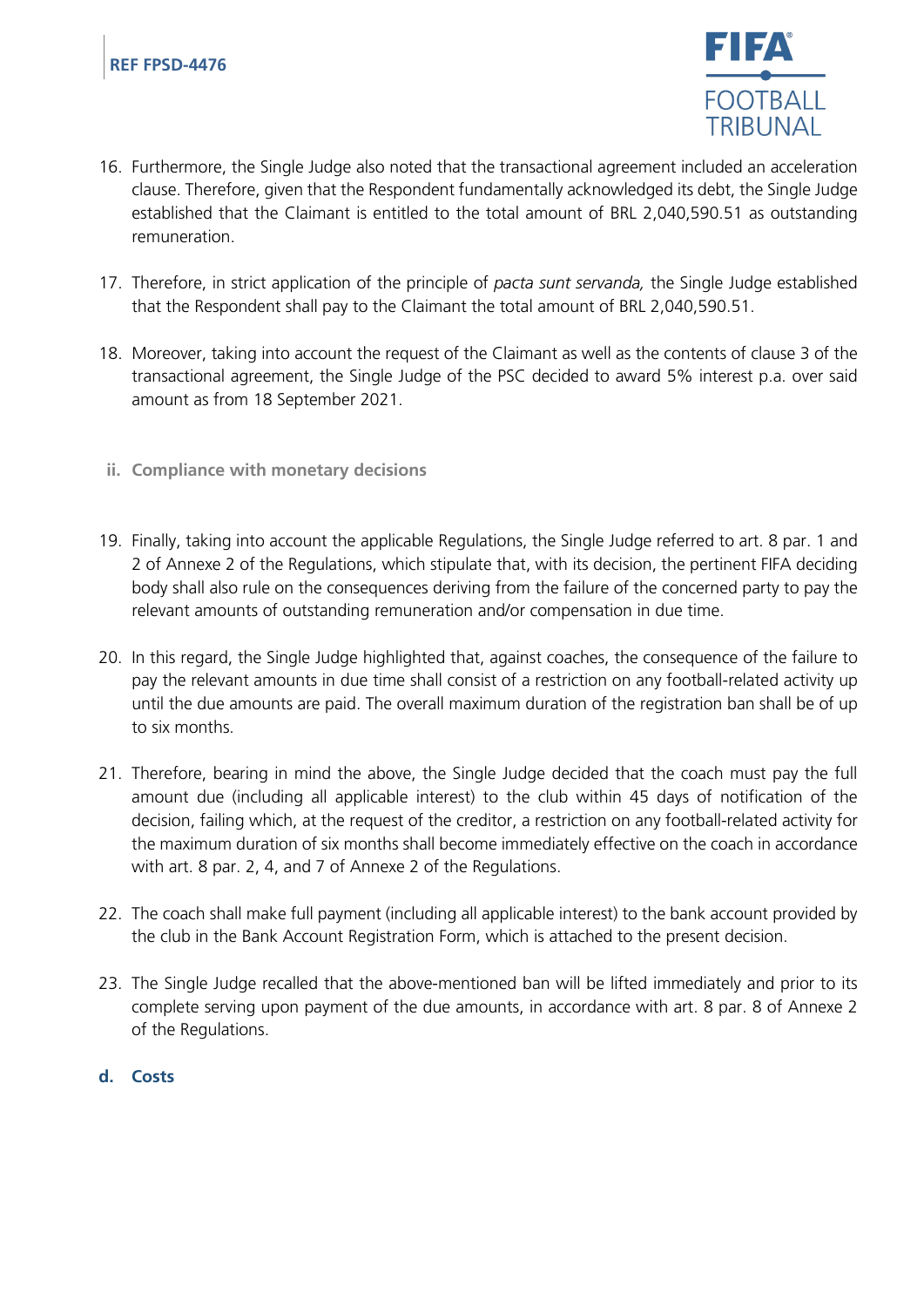

- 24. The Single Judge referred to art. 25 par. 1 of the Procedural Rules, according to which *"Procedures are free of charge where at least one of the parties is a player, coach, football agent, or match agent"*. Accordingly, the Single Judge decided that no procedural costs were to be imposed on the parties.
- 25. Furthermore, the Single Judge recalled the contents of art. 25 par. 8 of the Procedural Rules, and decided that no procedural compensation shall be awarded in these proceedings.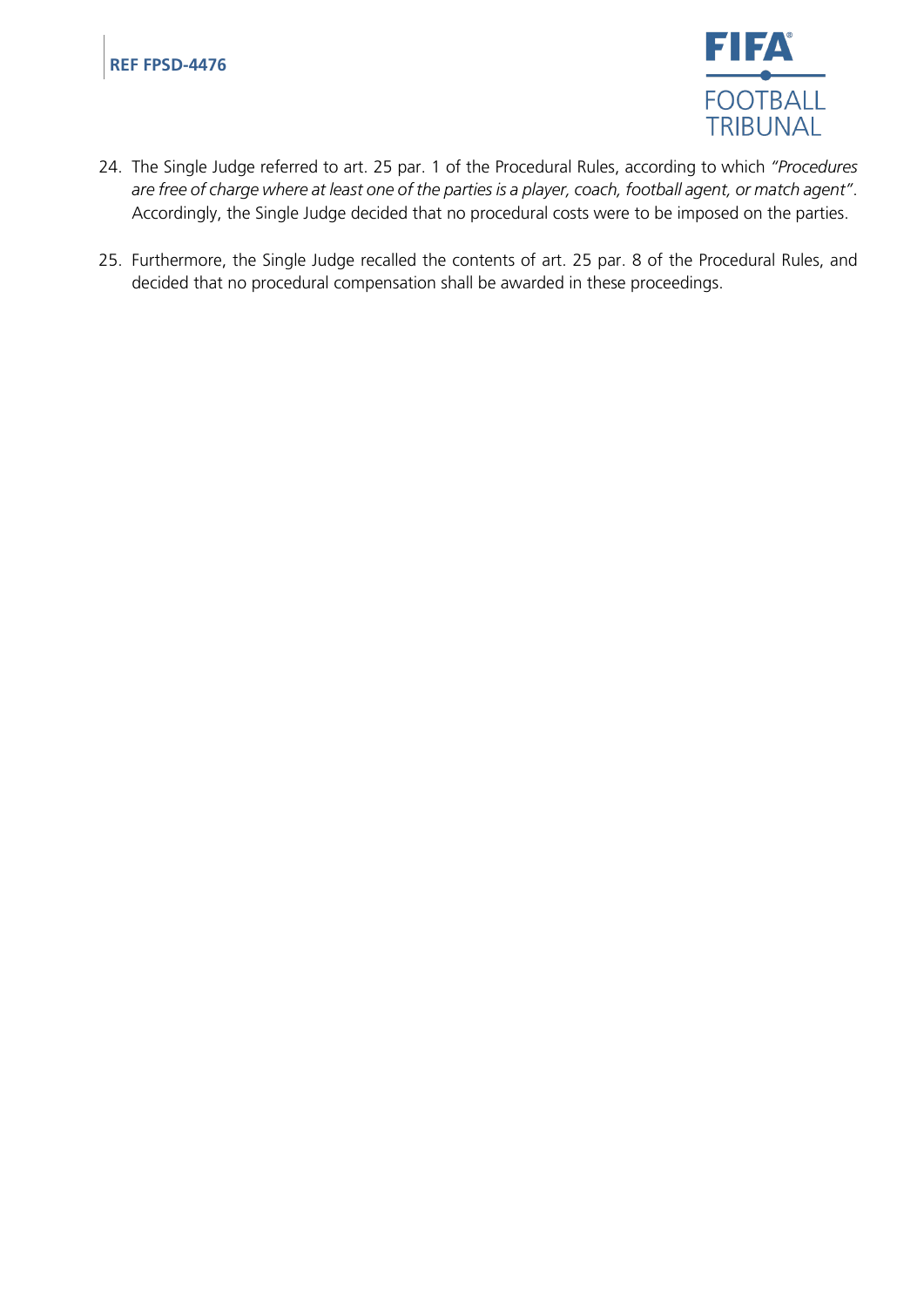

# **III Decision of the Players Status Chamber**

- 1. The claim of the Claimant, Miguel Angel Ramirez Medina, is partially accepted.
- 2. The Respondent, Sport Club Internacional, has to pay to the Claimant, the amount of **BRL 2,040,590.51 as outstanding remuneration** plus 5% interest p.a. as from 18 September 2021 until the date of effective payment.
- 3. Any further claims of the Claimant are rejected.
- 4. Full payment (including all applicable interest) shall be made to the bank account indicated in the **enclosed** Bank Account Registration Form.
- 5. Pursuant to art. 8 of Annexe 2 of the Regulations on the Status and Transfer of Players, if full payment (including all applicable interest) is not made **within 45 days** of notification of this decision, the following **consequences** shall apply:
	- 1. The Respondent shall be banned from registering any new players, either nationally or internationally, up until the due amount is paid. The maximum duration of the ban shall be of up to three entire and consecutive registration periods.
	- 2. The present matter shall be submitted, upon request, to the FIFA Disciplinary Committee in the event that full payment (including all applicable interest) is still not made by the end of the three entire and consecutive registration periods.
- 6. The consequences **shall only be enforced at the request of the Claimant** in accordance with art. 8 par. 7 and 8 of Annexe 2 and art. 25 of the Regulations on the Status and Transfer of Players.
- 7. This decision is rendered without costs.

For the Football Tribunal:

**Emilio García Silvero** Chief Legal & Compliance Officer